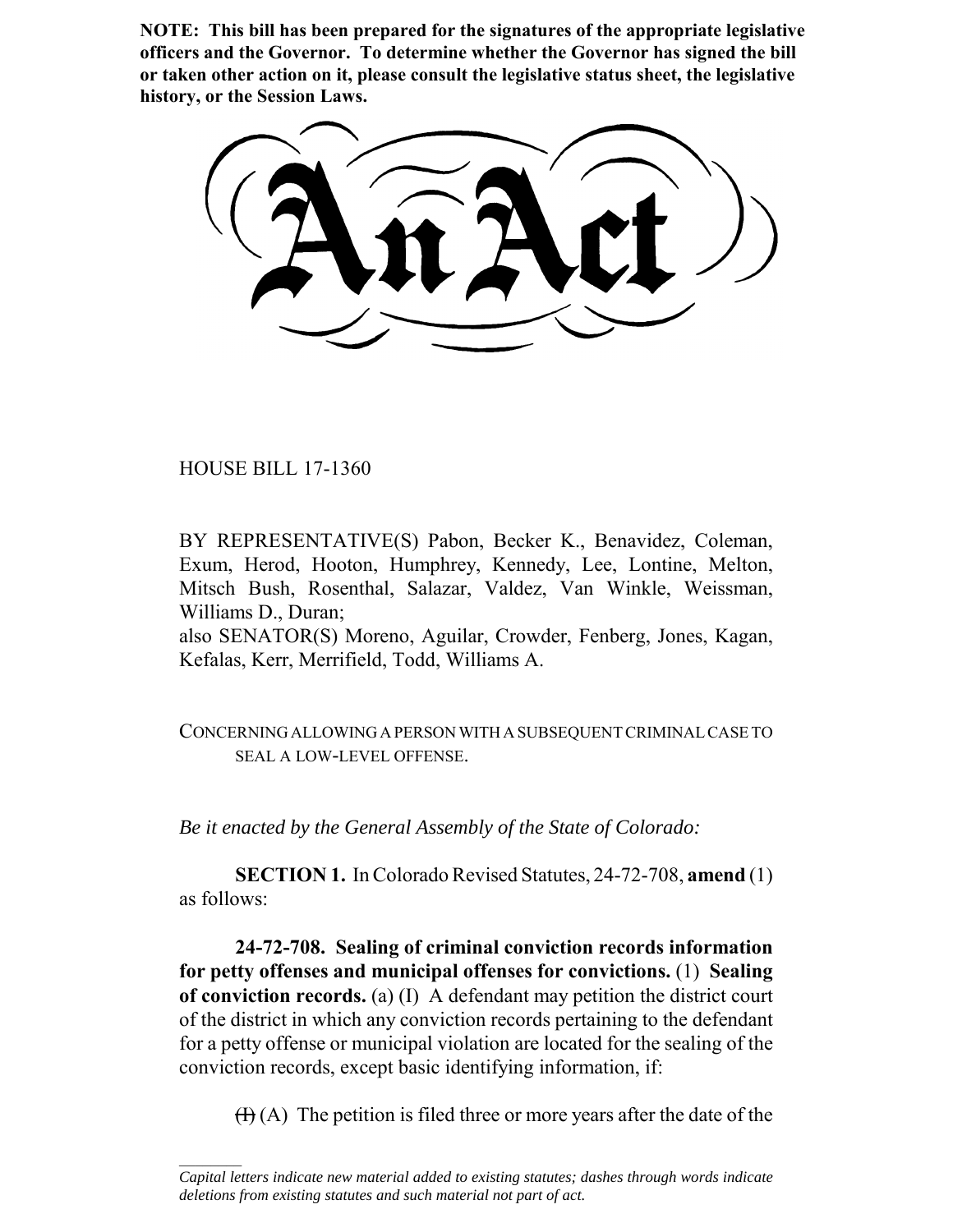final disposition of all criminal proceedings against the defendant or the release of the defendant from supervision concerning a criminal conviction, whichever is later; and

 $(H)$  (B) The defendant has not been charged or convicted for a felony, misdemeanor, or misdemeanor traffic offense in the three or more years since the date of the final disposition of all criminal proceedings against him or her or the date of the defendant's release from supervision, whichever is later; and

(III) (C) The conviction records to be sealed are not for a misdemeanor traffic offense committed either by a holder of a commercial learner's permit or a commercial driver's license, as defined in section 42-2-402,  $C.R.S.,$  or by the operator of a commercial motor vehicle, as defined in section  $42-2-402$ . C.R.S.

 $(II)$  NOTWITHSTANDING THE PROVISIONS OF SUBSECTION  $(1)(a)(I)(B)$ OF THIS SECTION, A DEFENDANT MAY PETITION THE DISTRICT COURT OF THE DISTRICT IN WHICH ANY CONVICTION RECORDS PERTAINING TO THE DEFENDANT FOR A MUNICIPAL VIOLATION, EXCEPT A MUNICIPAL ASSAULT OR BATTERY OFFENSE IN WHICH THE UNDERLYING FACTUAL BASIS INVOLVES DOMESTIC VIOLENCE, AS DEFINED IN SECTION 18-6-800.3(1), OR ANY OTHER MUNICIPAL VIOLATION IN WHICH THE UNDERLYING FACTUAL BASIS INVOLVES DOMESTIC VIOLENCE, AS DEFINED IN SECTION 18-6-800.3 (1), OR PETTY OFFENSE ARE LOCATED FOR THE SEALING OF THE CONVICTION RECORDS, EXCEPT BASIC IDENTIFYING INFORMATION, IF:

(A) THE DEFENDANT WAS CONVICTED OF A SINGLE OFFENSE THAT WAS NOT A FELONY AND DID NOT INVOLVE DOMESTIC VIOLENCE AS DEFINED IN SECTION 18-6-800.3 (1), UNLAWFUL SEXUAL BEHAVIOR AS DEFINED IN SECTION 16-22-102 (9), OR CHILD ABUSE AS DEFINED IN SECTION 18-6-401;

(B) THAT OFFENSE OCCURRED WITHIN THREE YEARS OF THE DATE OF THE FINAL DISPOSITION OF ALL CRIMINAL PROCEEDINGS AGAINST HIM OR HER RELATED TO THE CONVICTION THAT THE DEFENDANT IS SEEKING TO HAVE SEALED OR WITHIN THREE YEARS OF THE DATE OF THE DEFENDANT'S RELEASE FROM SUPERVISION RELATED TO THE CONVICTION THAT THE DEFENDANT IS SEEKING TO HAVE SEALED, WHICHEVER IS LATER; AND

(C) THE DEFENDANT HAS NOT BEEN CONVICTED FOR A FELONY,

## PAGE 2-HOUSE BILL 17-1360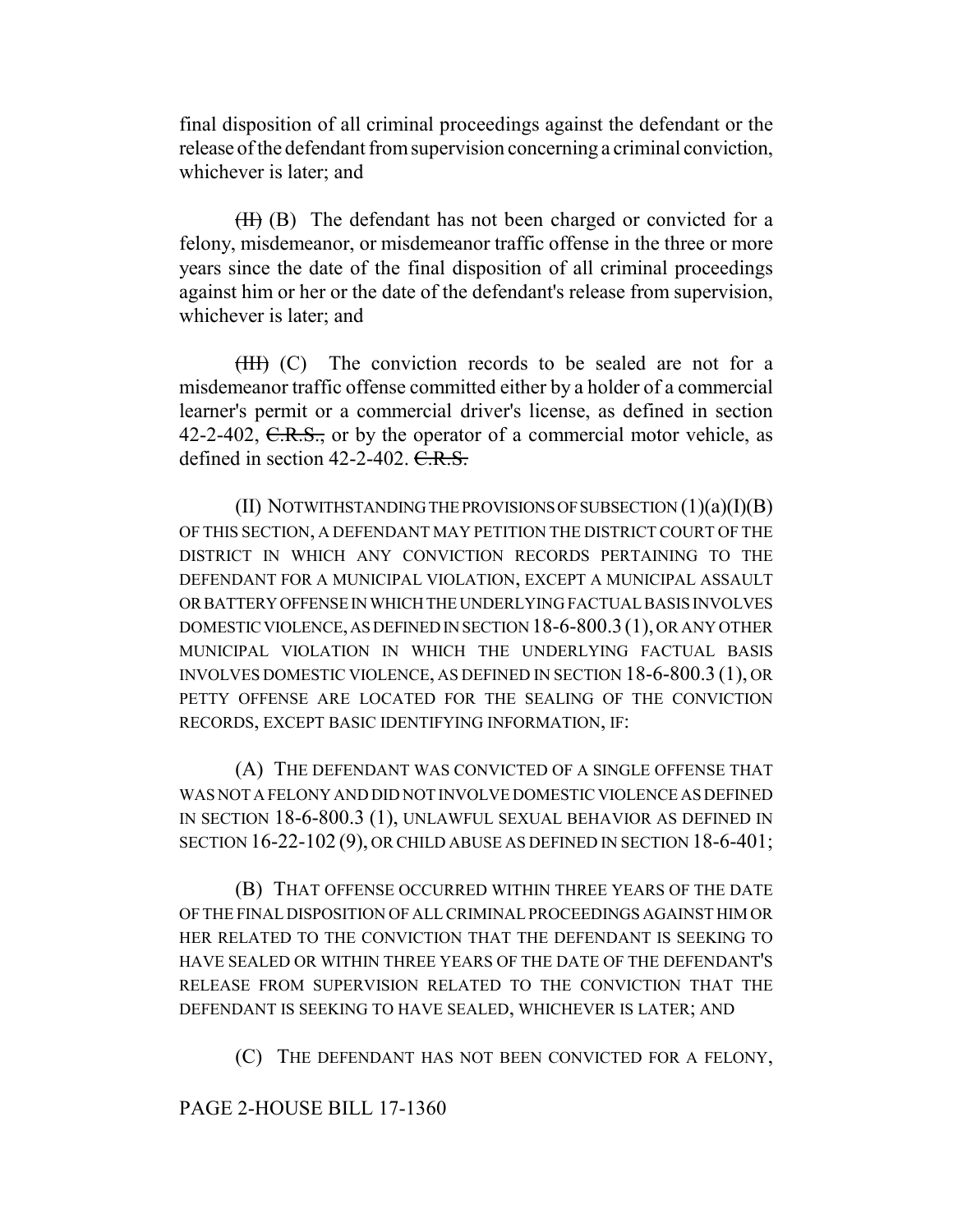MISDEMEANOR, OR MISDEMEANOR TRAFFIC OFFENSE IN THE TEN OR MORE YEARS SINCE THE DATE OF THE FINAL DISPOSITION OF ALL CRIMINAL PROCEEDINGS AGAINST HIM OR HER FOR THE SUBSEQUENT CRIMINAL CASE OR IN THE TEN OR MORE YEARS SINCE THE DATE OF THE DEFENDANT'S RELEASE FROM SUPERVISION FOR THE SUBSEQUENT CASE, WHICHEVER IS LATER.

(b) Upon filing the petition, the defendant shall pay the filing fee required by law. and an additional filing fee of two hundred dollars to cover the actual costs related to the filing of the petition to seal records. The additional filing fees collected under this paragraph (b) must be transmitted to the state treasurer for deposit in the judicial stabilization cash fund created in section 13-32-101 (6), C.R.S.

**SECTION 2.** In Colorado Revised Statutes, 24-72-704, **amend**  $(2)(b)(III)$  as follows:

**24-72-704. Sealing of criminal conviction records information for offenses involving controlled substances for convictions entered on or after July 1, 2008, and prior to July 1, 2011.** (2) **Applicability.** (b) For any judgment of conviction entered prior to July 1, 2008, for which the defendant would otherwise qualify for relief under this section, the defendant may obtain an order from the court to seal conviction records if:

(III) The defendant pays

 $(A)$  the filing fee required by law. and

(B) An additional filing fee of two hundred dollars to cover the actual costs related to the filing of the petition to seal records.

**SECTION 3. Act subject to petition - effective date.** This act takes effect at 12:01 a.m. on the day following the expiration of the ninety-day period after final adjournment of the general assembly (August 9, 2017, if adjournment sine die is on May 10, 2017); except that, if a referendum petition is filed pursuant to section 1 (3) of article V of the state constitution against this act or an item, section, or part of this act within such period, then the act, item, section, or part will not take effect unless